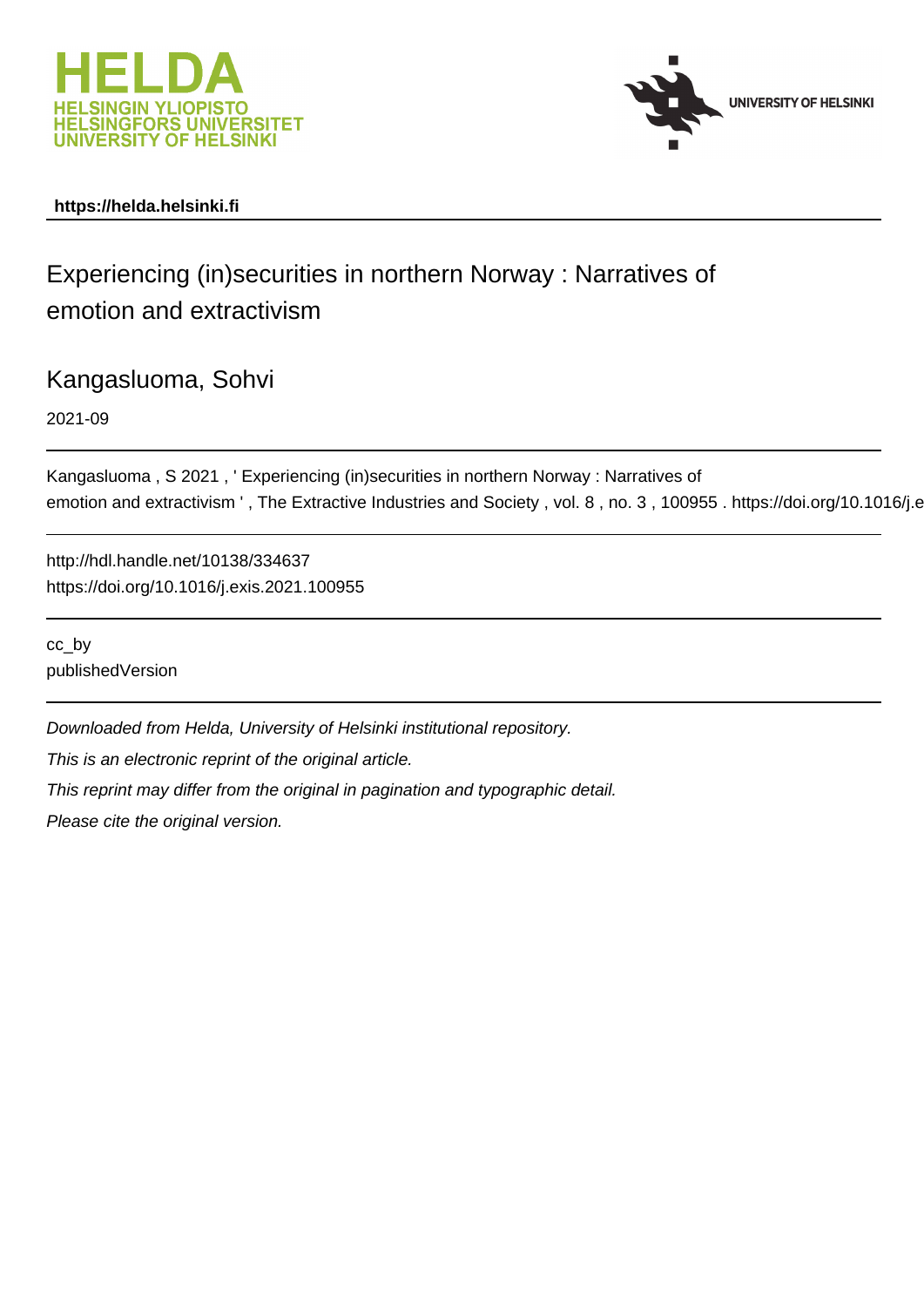

Original article

Contents lists available at [ScienceDirect](www.sciencedirect.com/science/journal/2214790X)

## The Extractive Industries and Society



journal homepage: [www.elsevier.com/locate/exis](https://www.elsevier.com/locate/exis) 

## Experiencing (in)securities in northern Norway: Narratives of emotion and extractivism

### Sohvi Kangasluoma<sup>a,\*</sup>

<sup>a</sup> *Aleksanteri Institute, University of Helsinki; HELSUS, University of Helsinki, Unioninkatu 33, P.O. Box 42, FI-00014, Finland* 

#### ARTICLE INFO

*Key words:*  Emotions Human security Arctic Norway Resource extraction

#### ABSTRACT

The role of emotions within extractive industries has been acknowledged and embraced in recent years, though security studies research on it remains limited. This article argues that to better understand narratives of everyday security, the role of emotions should be acknowledged. I focus on an Arctic locality in northern Norway, and on local experiences and emotions surrounding everyday securities and insecurities of having an oil and gas production site nearby. The Arctic oil and gas industry is important economically for local communities; however, it also accelerates global climate change. The article scrutinizes interviews collected from local people and concludes that security narratives are complex and conflicted, portraying various stories about having the petroleum industry in one's neighbourhood. The narratives express concern and worry for the environment while expressing gratitude to the economic benefits of the industry. The Arctic communities have been tied to the global oil and gas market while being forced to find new means to cope with the change. Contributing to the wider discussion on the local security impacts of extractivist projects, as well as further developing the concept of human security, I argue that the role of emotions cannot be ignored.

#### **1. Introduction**

Security, understood in a broad manner, is a subjective and contextually specific experience. The experiences of security and insecurity are dependant on the nature of the threat, but also on what we value and cherish (Hoogensen et al., 2009; Hutchison, 2013; Wibben, 2011). With respect to resource extraction, the relationship between security and emotions becomes especially evident. Arctic oil and gas developments have been the focus of governments, environmental organizations and the petroleum industry during the past few decades. The fossil fuel industry is an important economic driver for several local communities; however, it also accelerates global climate change by allowing for more Arctic oil and gas exploration, with important environmental consequences (see, e.g., Arctic Council, 2017). Furthermore, the Arctic is warming thrice as fast as the rest of the world, bringing further challenges (AMAP 2021).

Drawing from discussions in feminist security studies and the idea of human security, in addition to the emerging literature on the connections of extractivism and emotions, this article looks at Arctic oil and gas production and its local-level implications. The aim of this paper is to explore the role emotions could have within human security discussions in the Arctic, thereby enrichening the concept and its analytical value. The article addresses the following two questions: *How does local oil and gas production impact one's sense of security (human security)? How do emotions play a part in this process?* Having an extractive industry close to one's place of residence fundamentally impacts everyday life, namely human security (see, e.g. Hoogensen et al., 2009; Stammler et al., 2020; Stuvøy, 2011). Acknowledging criticism of the ambiguity of human security, the paper explores the role of emotions within human security in order to sharpen its utility. Emotions increasingly form an integral part of security studies (Åhäll and Gregory, 2013; Hutchison, 2013; Van Rythoven, 2015). However, a persistent belief in emotions as irrelevant and non-objective, a notion embedded in *realpolitik*, is still rather visible (Hutchison, 2013; Sultana, 2015).

In this article, the term *emotion* is used as an umbrella (following Gonzalez-Hidalgo and Zografos, 2019), which includes for example affects, feelings and moods, "in which humans perform their feelings and build their relationships to and in socio-natures" (Gonzalez-Hidalgo & Zografos, 2019, 3). As emotion is part of the everyday vocabulary, whereas affect isn't (Schmitz and Ahmed, 2014) I utilize the conceptual term of emotion in this article, as it is focusing on the everyday aspects of oil and gas production. By acknowledging the emotional dimension of

<https://doi.org/10.1016/j.exis.2021.100955>

Available online 26 June 2021 Received 10 March 2021; Received in revised form 18 June 2021; Accepted 18 June 2021

2214-790X/© 2021 The Author(s). Published by Elsevier Ltd. This is an open access article under the CC BY license [\(http://creativecommons.org/licenses/by/4.0/\)](http://creativecommons.org/licenses/by/4.0/).

<sup>\*</sup> Corresponding author. *E-mail address:* [sohvi.kangasluoma@helsinki.fi.](mailto:sohvi.kangasluoma@helsinki.fi)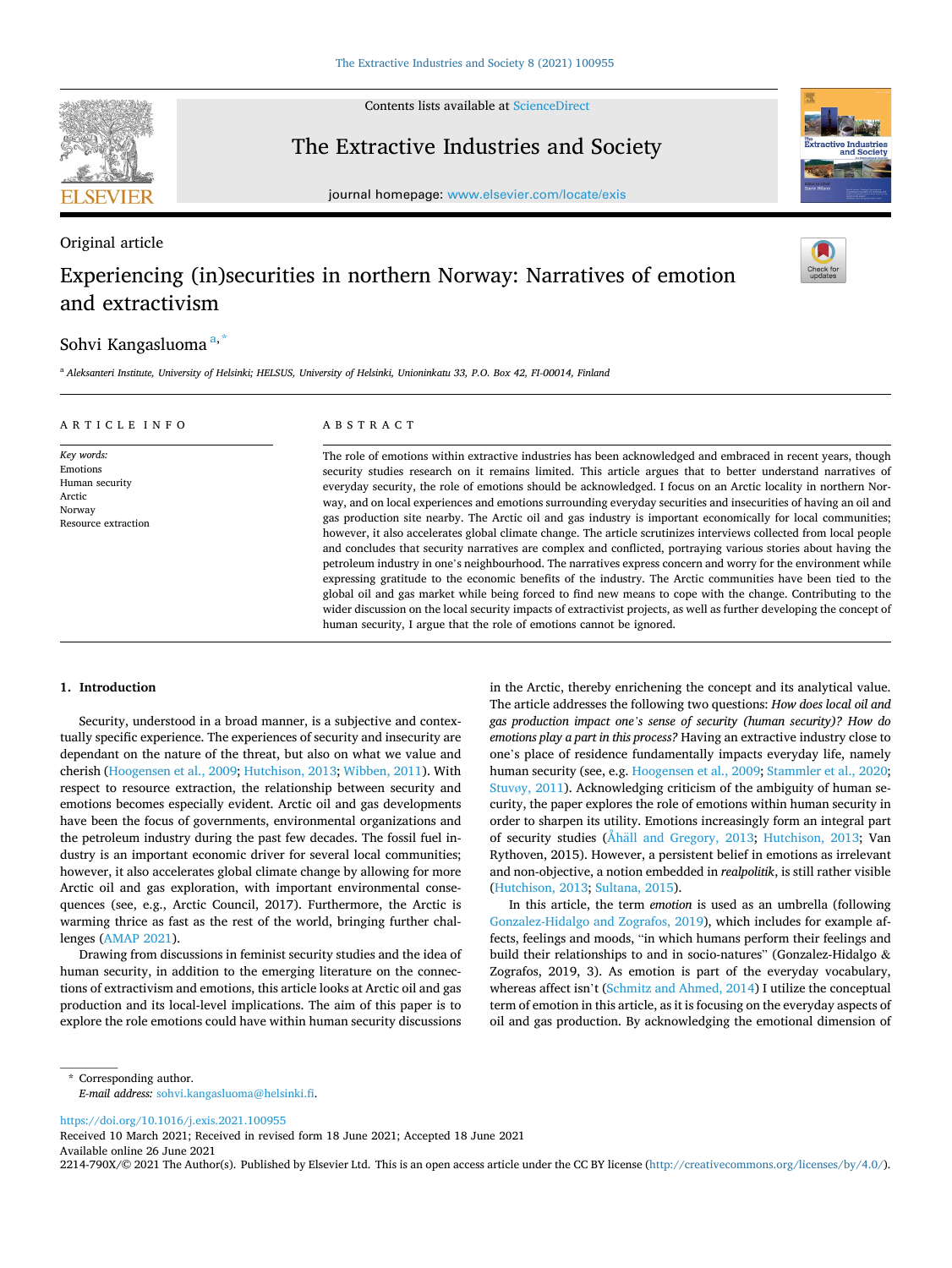all resource-related activity, also the discussions on human security and extractive practices should incorporate the social, deeply political, and emotional nature of resource environments (see, e.g. Weszkalnys, 2016).

The geographical focus of this article is northern Norway, especially the towns of Hammerfest and Akkarfjord in Finnmark, along the coast of the Barents Sea, where I regularly spent time for a period of two years. I travelled from one small village to another intending to understand the coastal culture and people's way of life. The research material consists of interviews conducted with local people during the spring of 2020. I analyse the interviews using narrative analysis (Moulin, 2016; Wibben, 2011). The interviews revealed key narratives concerning local experiences and emotions in relation to the everyday securities and insecurities of having an oil and gas production site close to one's home. Unlike studies focusing on resistance and opposition to extractivist or other projects (see, e.g. Benjaminsen and Svarstad, 2008; Caretta et al., 2020; Lassila, 2020), the narratives here are not divided into 'opposing' and 'supporting', and the complexity and, in a sense, the illogicality of the narratives are presented and accepted as they are. The analysis shows that the narratives created by the local people are complex and conflicting and that emotions have a role within the creation of the narratives. Emotions are crucial in defining what is perceived as a threat and what is not – the industry provides economic security and serves as a source of pride for local people, while simultaneously it is the cause of anger and worry about the environment. Furthermore, the securities and insecurities surrounding local extractivist projects have a spatial as well as temporal nature. The experience of the industry varies according to the relationship with the land, the timeframe in question, as well as depending on the multiple epistemologies and cosmologies (see, e.g. Wilson and Stammler, 2016).

The article proceeds as follows. First, it provides a brief overview of oil and gas exploration and extraction in the Barents Sea and the local communities. Then, it introduces the concept of human security and proposes the need to incorporate emotions more firmly within the concept, especially concerning natural resource extraction. Next, the article discusses the research method and materials, the narrative analysis employed as well as the interviews conducted with local informants. In combining narratives, human security, and emotions, the article continues by presenting the main narratives identified from the interviews, utilizing emotions as a starting point. Finally, the article discusses the key findings and draws some important conclusions.

#### *1.1. Background: Barents oil and gas*

The Arctic imaginary as a resource frontier has remained dominant both within national and international spheres (Dale et al., 2019; Kangasluoma, 2020; Kristoffersen and Langhelle, 2017). This becomes especially apparent at the local level, where fossil fuel production takes place. Norway is a small Nordic country, with an important oil and gas industry. Even though the country is strongly pushing a green-friendly image, the fossil fuel industry still remains at the core of Norway's economy. Norway is home to the world's northernmost oil fields, and during recent years, the Government of Norway has also issued a record number of new licenses for production as far as north as 74[◦](https://geohack.toolforge.org/geohack.php?pagename=Goliat_field&tnqh_x0026;params=71.30_N_22.30_E_type:landmark) latitude (Norsk Petroleum, 2020). The push for Arctic oil has not been warmly welcomed by all. Several environmental organizations, together with members of civil society, have questioned the economic viability of drilling so far north and called attention to the catastrophic environmental consequences if an accident should occur at those latitudes.

This article focuses on the experiences of people living in the area surrounding Hammerfest: both the city of Hammerfest and a small town called Akkarfjord. Hammerfest is a small city in the county of Troms og Finnmark, in northern Norway. Akkarfjord is a small town on the island of Sørøya, north of the city of Hammerfest. Before the construction of the Snøhvit gas field and Melkøya processing plant, Hammerfest was struggling economically. With large out-migration and an economic deficit, the city was happy to agree to the proposed petroleum projects

(Loe and Kelman, 2016). The city of Hammerfest has a population of approximately 10,500 people, roughly 1200 of whom work in the oil and gas industry either directly or indirectly (Loe and Kelman, 2016). In the Barents Sea region, like in the rest of Norway, all oil and gas activities occur offshore out at sea. The first oil and gas site discovered in the Barents Sea was at a site named Snøhvit. The field is located in the open sea 140 km north of Hammerfest. Operations began in 2007. The field, which mainly produces natural gas, is operated by Equinor. From Snøhvit, the liquefied natural gas (LNG) goes to the processing station at Melkøya via subsea pipes. Melkøya is located just outside Hammerfest. From Melkøya, the LNG is transported throughout the world with carriers and tankers. Another field, Goliat, is also rather close to Hammerfest, 85 km to the north (in the sea). Goliat is an offshore platform, with production having started in 2016. Goliat produces both oil and gas, currently mainly oil though. It is operated by Vår Energi, a Norwegian subsidiary of the Italian multinational oil and gas enterprise ENI. Another field in the Barents Sea, Johan Castberg, is scheduled to open in 2023. (Norsk Petroleum, 2020.)

Earlier studies on Hammerfest and Snøhvit have examined the different stakeholders involved and the role of corporate social responsibility within the petroleum industry, noting the different stances and attitudes towards the local industry (Loe and Kelman, 2016). While this paper shares several similar findings with earlier studies, it offers a rather different viewpoint on the topic of oil and gas in Hammerfest and its surroundings. Examining the affective side of resource extraction, while addressing the concept of human security and foregrounding the role of emotions related to it, this paper presents a more holistic approach to local perceptions of Arctic oil and gas production. The chosen approach allows to understand the role affects/emotions have within all (political) life, as well as to expand the understanding of the different dimensions of resource extraction (Lempinen and Lindroth 2021).

#### **2. Security, emotions & natural resources**

#### *2.1. Arctic (human) security*

The rethinking of the concept of security, strongly influenced, for example by feminist scholars (see, e.g. Enloe, 1993, ; Tickner, 1992), has resulted in expanding and investigating alternative conceptualizations of security (see, e.g. Hoogensen et al., 2009; Robinson, 2011; Padrtova, 2020; Wibben, 2011). The shift from concerns connected solely to military security to a broader understanding of security has been a long and bumpy road. One way of challenging and questioning the state-centric security approach was to place the individual at the centre, resulting in formulations of the concept of human security. Originally defined in an UNDP report from 1994 including food, environment, economic, community, personal, health and political security – human security concerns more than just physical security: 'it perceives a holistic relationship to socio-economic, environmental and cultural wellbeing, where an individual can freely maintain and develop' (Hossain, 2019: 9). Human security is a fluid, contextual-specific concept that is based on people's perceptions of their fears and vulnerabilities (Human Security Unit, 2009), one that adopts a 'bottom-up' perspective.

Human security has been considered a form of soft security, as opposed to traditional hard, military security. The concept itself has been argued to be gendered (Hoogensen and Stuvøy, 2006). However, adding gender to human security does not necessarily mean focusing merely on women, though feminist perspectives can be used to 'develop human security as an epistemological perspective for security studies' (Hoogensen and Stuvøy, 2006: 209). Scrutinizing human security from a feminist standpoint makes it possible to question the dominant understandings of security, focusing on the security questions and assumptions laid out by individuals. Gender approaches to security have been prominent and important in the development of the concept; however, in this paper the focus on gender means taking feminist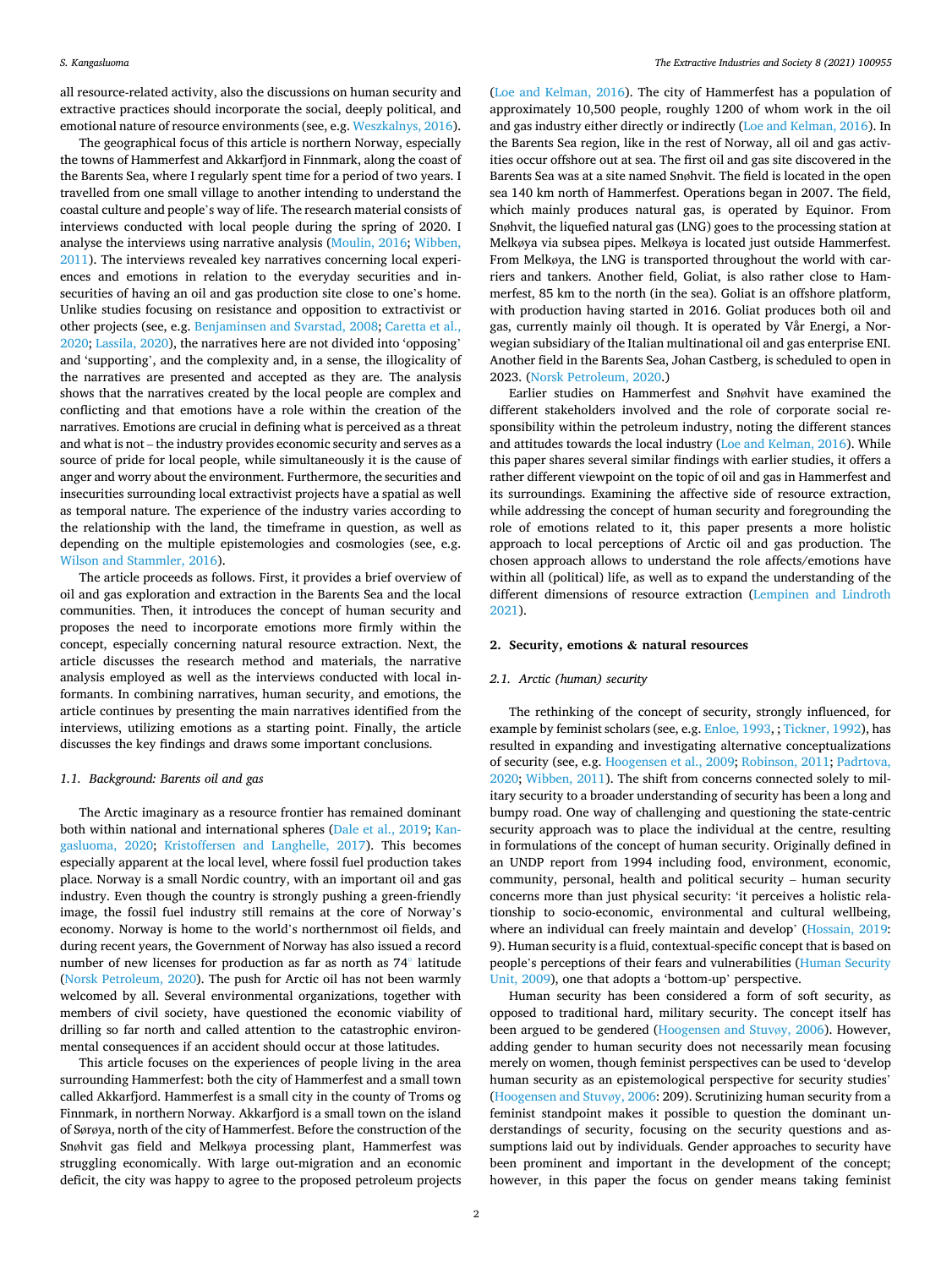epistemologies and methodologies into account when addressing the question of security, hence, placing the individual as the beginning of security (Hoogensen and Stuvøy, 2006), alongside with the acknowledgement of the emotional dimensions of both the interviewer and interviewees (Penttinen 2019).

In the Arctic context, security has been and still is, an important issue. From matters of nuclear security during the Cold War to more recent efforts at promoting environmental security and cooperation, the Arctic has been at the forefront of security threats and discussions of all kinds (Heininen and Exner-Pirot, 2020; Padrtova, 2020; Hoogensen Gjørv et al., 2020). Despite its twentieth-century history of 'hard' security, or perhaps because of it, human security has been an important concept in Arctic research in the last decade or so, and extremely influential in shaping security discussions (see, e.g. Hoogensen et al., 2009; Hoogensen Gjørv et al., 2014; Hoogensen Gjørv et al., 2020; Hossain and Cambou, 2019). The Arctic is not a homogenous area – the securities and insecurities of the people living in the area are not necessarily similar. The lived experience in concerning fossil fuel production in Finnmark in Norway is rather different from, for example, the situation in the Komi Republic in Russia (see., e.g. Stuvøy, 2011). The core issue with human security approaches in the Arctic is *whose security is at stake* (Stuvøy, 2011, see also Wibben, 2011). The issues surrounding Arctic oil and gas production are interconnected at the local, regional and global levels, and hence 'the influence of state and regional security interests on oil and gas extraction cannot be divorced from its economic, environmental, and human security impacts' (Hoogensen Gjørv, 2020: 70).

Since its origin, the concept of human security has received a large amount of criticism. The loudest critiques have had to do with its ambiguity and vagueness, with critics claiming that it says all and nothing at the same time (Buzan, 2004; Paris, 2001). In addition, human security is fundamentally a very anthropocentric concept: it is concerned with the security of people, of humans, as the word suggests. Environmental security has been an important part of human security in the Arctic for many years now (Heininen, 2014; Sam-Aggrey and Lanteigne, 2020), and is becoming even more relevant now with climate change. However, environmental security is usually addressed from the human point of view, where the environment is considered as an element crucial for human survival (Greaves, 2016) and not for the intrinsic value of the environment itself. Given the current global climate crisis, could, or rather should, we shift to a more planetary notion of security? Drawing from indigenous ontologies, could the concept be extended to also include the ocean, the fish, and the fells? This shift would surely require embracing ontological diversity and breaking free from the Western dichotomous human-nature division, that is, challenging the epistemological ignorance of Western science. Closely connected to this idea is the notion that in discussions of human security in the Arctic, the voices of Indigenous Peoples (and especially women) are fundamentally absent (Kuokkanen and Sweet 2020), a point of neglect that should be reconciled in the future.

#### *2.2. Emotions and natural resources*

The role of emotions within (human) security should be integral, I argue. Emotions define what we humans consider relevant, what we value (Penttinen, 2019), and what we value defines what we perceive as a threat (Hoogensen et al., 2009). Security concerns, though, are different for different people, partly due to socio-economic status, geographical location, and the nature of the threat – but also because people's values differ. Combining emotions with human security is a rather novel approach. However, a study by Öhman and Thunqvist (2016) brings together human bodies, technoscience, and emotions when looking at dams, hydropower safety, and human security in Sweden. They argue that it is crucial to address the embodiment, the lived experience of people, in addition to politics of emotion (Ahmed, 2014) when assessing political decision-making concerning dams and

legislation. They approach the connection between human security and emotions within the context of dam politics from a feminist technoscience perspective, providing a brilliant starting point for enrichening the discussion on emotional human security.

Emotions have received increasing attention in social sciences as criticisms of the emotion versus reason dichotomy has intensified (see, e. g. Crawford, 2000, 2013; Hutchison and Bleiker, 2014; Lempinen and Lindroth 2021; Sejersen and Thisted 2021). A so-called 'emotional turn' has occurred (Hutchison and Bleiker, 2014) within international relations and beyond, however, emotions have been at the centre of feminist theorizing for a long time (see e.g. Åhall, 2018). Emotions, in environmental conflicts and elsewhere, have often been dismissed as irrelevant in relation to other more important issues (Sultana, 2015). Philosophically speaking, emotions have for a long time been associated with the private domain (also, emotional women), whereas reason and rationality reside in the public domain. The traditional take has been to disregard emotions as standing in opposition to 'objectivity', 'facts', 'materiality' or 'rationality' (Gonzalez-Hidalgo and Zografos, 2019). Paying closer attention to emotions does not come at the expense of objectivity, but instead enriches understandings of the issue at hand. Sultana (2011, cited in Gonzalez-Hidalgo & Zografos, 2019:3) notes that it is important to consider 'emotions as part and parcel of power relationships, [since] environmental conflicts are also emotional conflicts'. Studies in several fields have been increasingly linking emotions to environmental issues, for example in the form of emotional political ecology (for an overview, see, e.g. Gonzalez-Hidalgo & Zografos, 2019), forestry (Buijs and Lawrence, 2013), fisheries (Nightingale, 2013) and recently increasingly related to extractivism (Lempinen and Lindroth 2021; Sejersen and Thisted 2021; Weszkalnys 2016). The affective dimension of natural resource extraction has been brilliantly discussed for example in the form of *resource affect* (Weszkalnys, 2016).

Following Sara Ahmed, a pioneer in the politics of emotion, I am not so much interested in what emotions are, but in what emotions do (Ahmed, 2014). I find emotions crucial to understanding why people perceive some issues (local fossil fuel production) as having either positive or negative impacts on their everyday security. Emotions matter when seeking to understand the complexity of human experience. Elina Penttinen writes 'emotions matter in terms of how humans make evaluations about what is relevant and how they perceive, react or respond to the world around them', emotions are culturally conditioned and not just expressed in private (Penttinen 2019:8). Emotions are often connected solely to individuals. However, emotions should rather be understood as deeply social and cultural phenomena, which are structured within particular environments (Penttinen, 2019; Hutchison, 2013). Emotions are a crucial part of social life (Crawford, 2000, 2013) and crucial in how people conceive of (in)security (Hutchison and Bleiker, 2014). Even as the role of emotions within political processes has been largely acknowledged and accepted, the problem lays in defining emotions and devising theories on how they affect political processes. Some of the challenges in studying emotions have to do with how to 'theorize the processes through which individual emotions become collective and political' (Hutchison and Bleiker, 2014: 491). As Ahmed (2014) notes, the surfaces or boundaries between *I* and *we* are shaped by our emotions and how we respond to objects and others. Within the scope of this study, I am more interested in the micro-level, in individual emotions. However, I do acknowledge that the individual and collective levels of emotional reactions towards the oil and gas industry cannot and should not be separated at all times, as individual emotions often evolve into collective emotions, blurring the division between private and public (Gonzalez-Hidalgo & Zografos, 2019; Hutchison, 2013).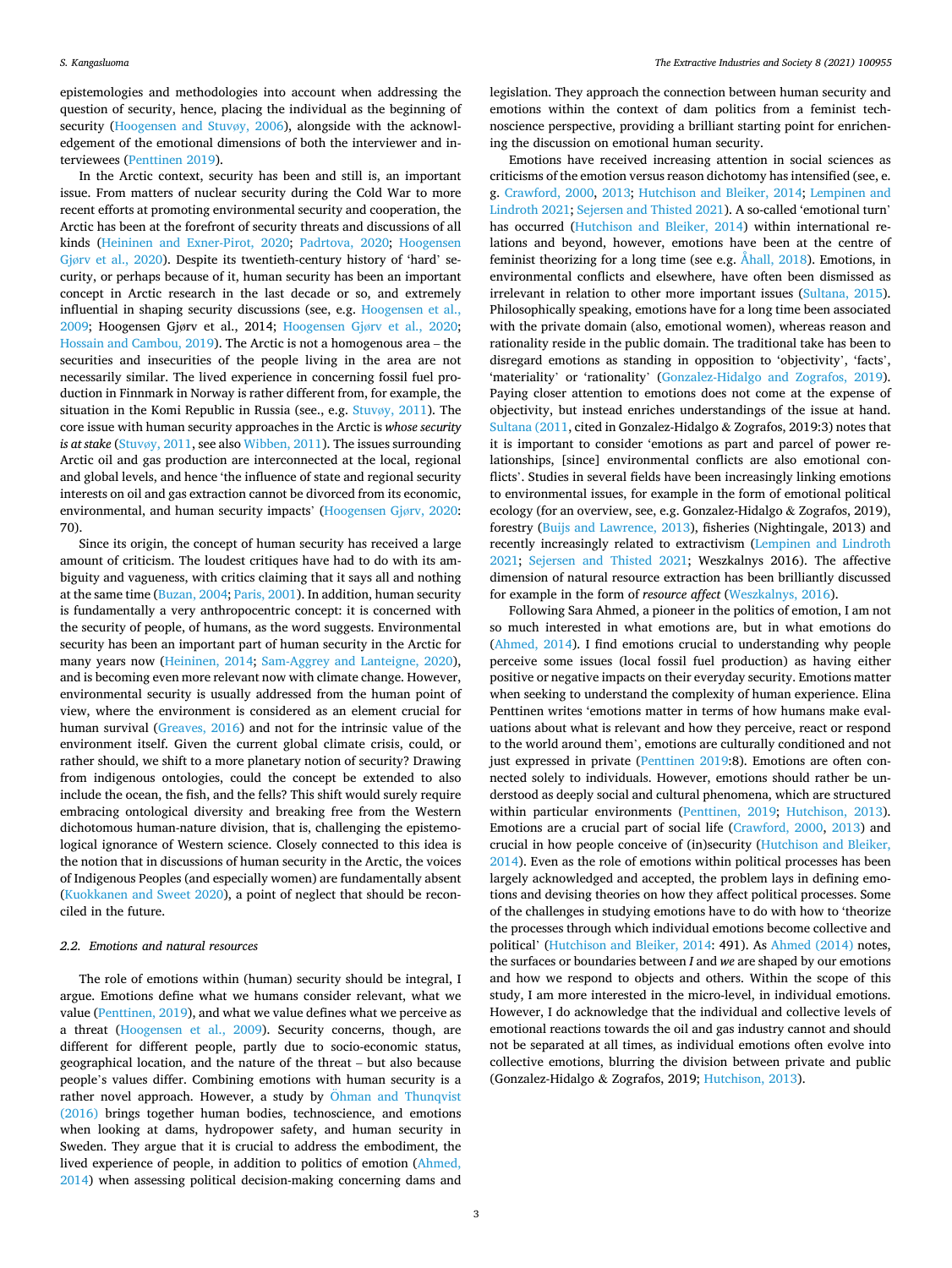#### **3. Method and data: narratives as a way of making sense of the world**

#### *3.1. Narrative analysis*

The experiences we have and the emotions we feel shape how we comprehend the world as well as what kinds of narratives we create. I utilize narrative analysis to understand what kinds of stories are told by different actors about the role and impact of the local oil and gas industry. Narratives are described as 'a way of making sense of the world around us' (Moulin, 2016: 138), as the 'main form of social life' (Czarniawska, 2004: 21) and as 'essential because they are a primary way by which we make sense of the world around us, produce meanings, articulate intentions, and legitimize actions' (Wibben, 2011: 2). Narratives are used not only to make sense of the world around us, but also to invent a sense of order for the world (Wibben, 2011). Similar to the concept of human security, narratives 'aim at reclaiming the importance of everyday life to understanding global processes' (Moulin, 2016: 145).

Narratives can be defined as stories that follow a certain direction of action and include one or several actors (Svarstad, 2009, as cited in Tumusiime and Svarstad, 2011). Therefore, narratives are stories that have a beginning, middle, and end (Benjaminsen and Svarstad, 2008, drawing from Roe, 1991, 1995). Narratives are dependant on society, culture, and one's own experiences – narratives are not just subjectively made up stories (Czarniawska, 2004). However, 'thinking of experience as narratively constructed alerts us, on one hand, to the conceptualization of experience itself as narrative and, on the other hand, to the variety of narratives telling us what kind of experiences to expect' (Wibben, 2011: 44). Narratives can be approached at the individual or collective level. In this study, the point of interest is the individual level, while still recognizing that the border between the individual and collective is not necessarily a clear one (see, e.g. Svarstad, 2009; Tumusiime and Svarstad, 2011). As a research method, narratives help to understand the different stories being told in society, and through such stories, to comprehend how people make sense of the world around them. For a story to become a narrative, the 'accounts of specific cases are framed by the narrative producers within a wider discourse' (Benjaminsen and Svarstad, 2008: 51), including, for example, the discourse on continuous economic growth via fossil fuel energy.

Narratives of security have been crucial in feminist security studies, which differ from the traditional 'grand' security narratives in international relations (see, e.g. Mehta and Wibben, 2018; Wibben, 2011). Whereas traditional security narratives aim to 'establish an authoritative narrative', feminist security narratives, which are often based on personal narratives, approach matters of security differently (Wibben, 2011: 100). In addition, feminist and critical security studies have underlined the importance of addressing the silences in traditional security narratives (see, e.g. Mehta and Wibben 2018: 49). Often, what is not being said, the silences, is just as important as what is being said (Mehta and Wibben, 2018; Wibben, 2011). Identifying the silences also brings attention and a certain responsibility to the researcher and their positionality: Thinking of experiences as narratives highlight the role of interpretation (Wibben, 2011).

#### *3.2. The interviews*

The data consists of twelve interviews with people living in Hammerfest and Akkarfjord. The length of the interviews varies from 30 min to 80 min. The people interviewed all live permanently in Hammerfest or Akkarfjord, and most of them were also born there. The aim was to find a diverse group of people: I interviewed both people working within the petroleum industry and people working in other fields. I had already known some of the people interviewed before, through my time in the area, while others I found through my contacts. Some of them were found by their employer. The interviews were conducted in March and April of 2020. The interviews should be understood as individual stories,

which cannot represent the views of the whole community. However, common, collective narratives can be identified in the interview material. The boundary between individual and collective narratives is, again, not clear-cut; on the contrary, it is blurred and complex, as is the border between collective and individual emotions (Hutchison, 2013). In addition to interviews, during the years 2018–2020, I regularly spent long periods in Finnmark. My observations about life in northern Norway as well as my perceptions of and lived experiences concerning the Norwegian oil and gas industry are utilized in this paper as well.

The interviews were conducted in English. However, the participants had the possibility to explain parts in Norwegian. As English was not the first language of the interviewees, the opportunity to express themselves also in Norwegian was considered important. The use of English most likely placed some limitations on how people expressed the narratives. Most of the interviews were conducted face to face, at home or workplace of the interviewee, outside on a walk, or in one case on a fishing vessel. Due to the timing of the fieldwork and the global pandemic, four interviews were conducted online. In addition to language, also the pandemia might have influenced the interview situations and reflections, of both the interviewees and the interviewer.

The interviews involved open-ended questions in order to let the interviewees tell their own stories. I had questions as anchoring points, but the conversation proceeded naturally. Nevertheless, all the interviews touched upon all the questions I had as a framework. The questions started with the relationship of the interviewee to the place, their personal history and life, and continued with the role of the oil and gas industry in the area and the interviewee's perceptions of the industry. The interviews were recorded and transcribed. After the transcription phase, I read through the interviews several times and guided by Tina Miller and her narrative approach (2017), I first examined if/which 'strands of particular dominant and culturally recognizable discourses' or apparent gaps and silences could be identified from the interviews. Second, I read through the individual interviews in detail while 'exploring where and how emphasis was given to different aspects of dominant discourses', and third, I compared the interviews with one another to find any common/varying ground. The interviews were rich in detail. It soon became evident that the interviewees had disclosed numerous narratives and that even one interview could include several conflicting narratives. Narratives should be read in relation to other narratives. They 'are always partial and incomplete, embedded in values and in personal judgements; they always present us with a perspective, usually connected to other sets of narratives and stories, that cannot and should not be seen as singular or unproblematic' (Moulin, 2016: 141). The interviewees' narratives were intertwined and at points illogical, hence showing the complexity of the issue of Arctic oil and gas production.

Talking with people about local oil and gas production also made me question my own ideas and prejudices about the industry and its impacts. The researcher can never be completely objective, and to claim that my own beliefs did not affect the reading of the narratives would be unethical. As Sandra Harding (1995) notes, acknowledging the standpoint of the researcher ultimately strengthens the standards of objectivity. The role of emotions is not just relevant within the narratives, but also within my own positionality: 'the emotions we experience are also configured by the research we produce' (Penttinen, 2019: 8). In addition, as a non-Norwegian person, my approach to the topic is inevitable from the 'outside'. Even though my home country and Norway are similar in many aspects, there are still various socio-cultural differences. However, as a person who has lived in and since spent a great deal of time in Norway, and specifically in Finnmark, I believe I have had the privilege to understand and comprehend the nature of the area somehow. Having already spent some time both in Hammerfest and Akkarfjord was also important in terms of knowing the local debates and issues.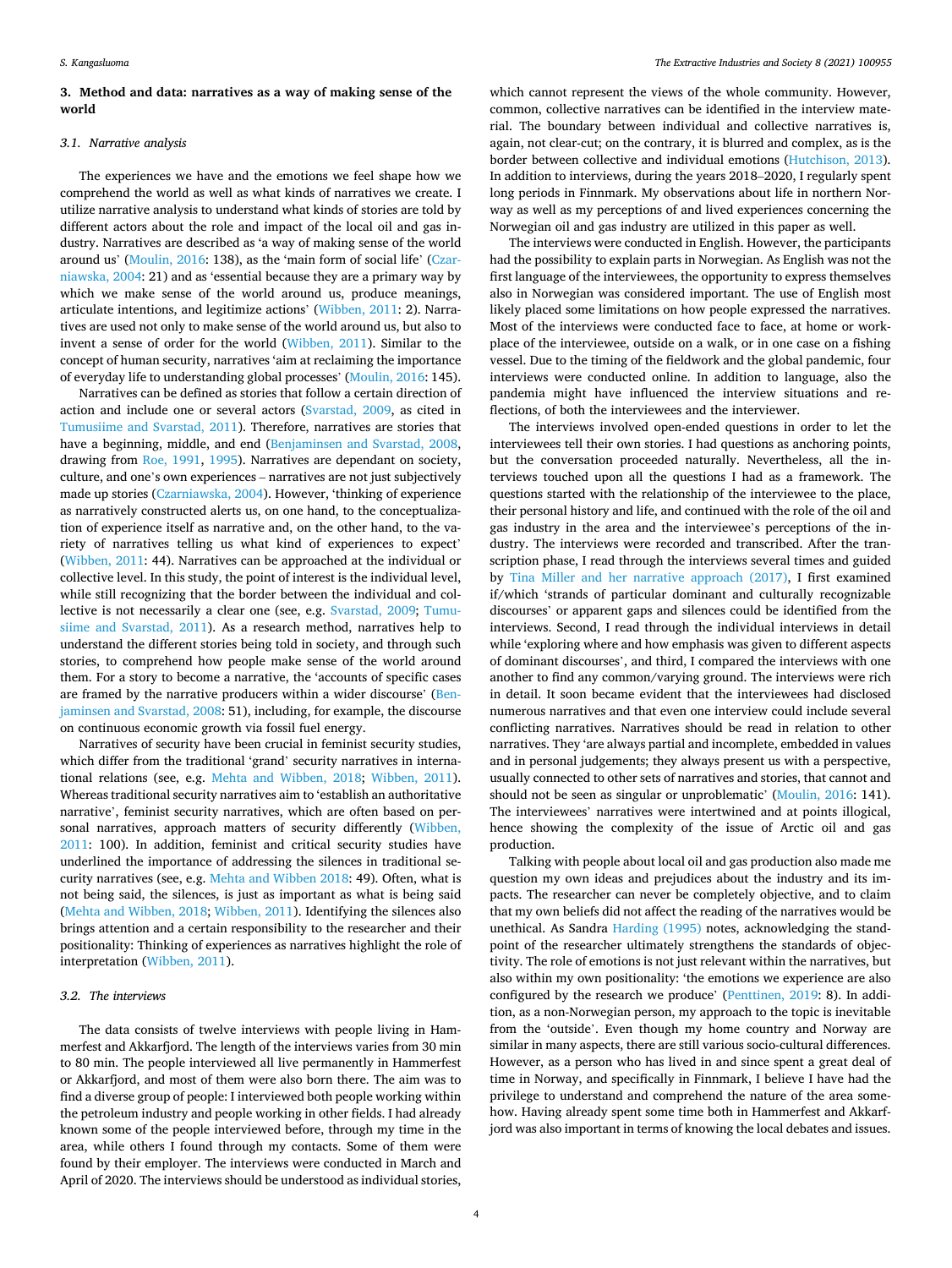#### **4. Analysis: three narratives of emotion and extractivism**

The narratives recounted in the interviews are knotty. A single person often expressed many, even contracting narratives, during the interview. Examining a context-specific case differs from examining general narratives: since the interviews focused on the topic of Snøhvit, Melkøya, and Goliat and their role in the respondent's life, a clear course of action was identified. In the analysis, I follow a path laid out by Ahmed (2014), organizing the analysis around emotions, which are taken as points of entry into narratives of security and insecurity.

#### *4.1. A sense of pride and relief bring security: the industry has saved hammerfest*

*'Because, then I realized that if it wasn't for Melkøya, then … then I don't know if this would be a place to, to live in actually. So … I think that's*  when I started to appreciate it. Because I could see all the good things that *have happened to the city, because of it'.* (interview 11).

A strong narrative constructed by many of the interviewees is that the oil and gas industry has been the saviour of Hammerfest. Emotions of relief, pride, and happiness were frequently expressed. Before the opening of Melkøya, the city was economically in a bad situation, and people were moving out. A similar narrative constructed by many interviewees describes the industry as giving life to Hammerfest and the surroundings: young people are moving back to the city, the city has culture, restaurants, schools, it has created jobs and wealth.

A clear starting point for the narrative is when the decision to build Snøhvit and Melkøya was made, *'and it was a complete change, before and after'* (interview 3). Several interviewees mentioned that after the decision was made to have the industry in Hammerfest, people felt a sense of hope and optimism about the future. Especially those people who were from Hammerfest and had spent their whole lives there expressed emotions of relief and pride for their city succeeding. It was seen as an honour to be known as the place where the oil and gas development takes place. The industry has positively impacted the economic security of the people – it has created jobs and restored vitality to the area. In many of the discussions, people mentioned the ripple effects of the industry on northern Norway– the jobs it has created, the local contractors they use, and the overall economic wellbeing of the city. Many interviewees noted the ripple effects as one of the most important aspects of the industry. The industry had saved the town, which otherwise would likely no longer exist as such.

The spatial dimension of experiencing and feeling the impacts of the oil and gas industry is important. Pride in the economic success of one's hometown requires a bond to a specific place: 'Since emotions are ways of knowing, being and doing mediated by socio-spatial relationships, their geographical dimension needs to be considered' (Gonzalez-Hidalgo & Zografos, 2019: 6). The connection, the emotional attachment to a certain place, affects how you feel about extractive industries. The Norwegian oil and gas activity occurs *only* at sea, where it is not visible to most people. The industry has, in a sense, been outsourced or externalized to the ocean area and only the processing station Melkøya reminds people of it. The emotional reaction to, for example, fracking, in other parts of the world, which is a highly visible form of extracting natural gas, is different because people can readily see it taking place (see, e.g. Davidson, 2019).

Within this narrative of the industry being the economic saviour of the town, interviewees only occasionally focused on certain negative effects. For example, at several points, they discussed expensive housing in relation to the economic wellbeing of the town, but even still they were quick to note that the positive economic effects are more important. The negative effects mentioned within this narrative dealt also with the construction phase and the level of *'testosterone in town'* (interview 5), in which the interviewees discussed the construction phase involving thousands of (male) workers as a source of insecurity in town, negatively

affecting personal security as well as economic security. However, the issue was resolved once the construction phase had ended.

In many of the interviews, the idea of Hammerfest being located far away from the capital was mentioned, both in relation to environmental organizations opposing Arctic oil and gas drilling as well as the idea of the south being ignorant of life in the north.

'*You have more fear about the Arctic because you don't know the Arctic. You don't really know what the Arctic is. You think it's maybe ice and polar bears. … and they warn [that] the Arctic, oh the Arctic will disappear; but no, the Arctic will not disappear. The ice is melting faster than we hope, but the Arctic region will be here'.* (interview 3)

The idea that opposition towards the industry comes from the outside (e.g. environmental organizations based in Oslo) was strong in the interviews. The loudest voices of opposition towards oil and gas operations in the Arctic are from the southern capitals, while the locals are more concerned about the liveability of the city through, for example, economic security. Similar to findings presented by Loe and Kelman (2016), for the local interviewees the environmental aspects of production are not very prominent, and they expressed a high degree of trust in the Norwegian government knowing what it is doing. The industry brings a sense of security, of continuity to the place. The industry has guaranteed the economic security of the place, as well as community security – the community would not exist as such without the industry. Community security is often discussed only in the context of Indigenous Peoples, which is important in this case as well (see the next narrative); however, community security can refer also to the sense of belonging to a group and 'in this sense refers to people who share a common set of interests related to the impact of industry in their area, and they interpret impacts along common lines' (Stammler et al., 2020: 380). In this narrative, community security thus refers to the historical continuation of a place and community. Therefore, the industry is cast as bringing positive security and as a source of pride in the narratives.

#### *4.2. Anger, fear and worry about the environment and health: the industry is destroying our land and water*

*'Like coronavirus now, we don't know, therefore now the parliament says we have to take care, we have to be safe ourself [sic]. But they don't do that with Mother Earth. But with the human being, they take this care. But they should take the same care to Mother Earth … because they don't have the knowledge how to handle it, and they don't, when they put this Goliat … now I cannot think, I be [sic] angry at myself, I have to relax'.*  (interview 8)

Another common narrative found in the interviews is that Melkøya and the industry are harming nature as well as local culture. While worry over the environment was secondary to the sense of relief brought by the economic benefits in most interviews, some of the interviewees expressed feelings of anger and worry quite strongly concerning the industry. The beginning of the narrative can be traced to the decision to opening Melkøya processing plant and Snøhvit gas field; however, in one discussion a Sámi woman pointed out that the colonization and violence towards nature have started centuries ago. Finnmark is part of the Sápmi homeland, where the indigenous Sámi people have lived for thousands of years. Traditional livelihoods of the Sámi people in that area include reindeer herding and fishing, which have also been affected by modern industries.

In seeking to understand the perspectives of Indigenous Peoples (and surely there is not only one perspective), the concept of environmental security must be taken seriously. This means more than just purely existing on earth, but also the idea of being part of the earth: 'Thus, it could be argued that security from the perspective of Indigenous women goes deeper and is more personal than someone who does not share this worldview might understand' (Kuokkanen and Sweet, 2020: 82). It is crucial to understand such ontological pluralism and different ways of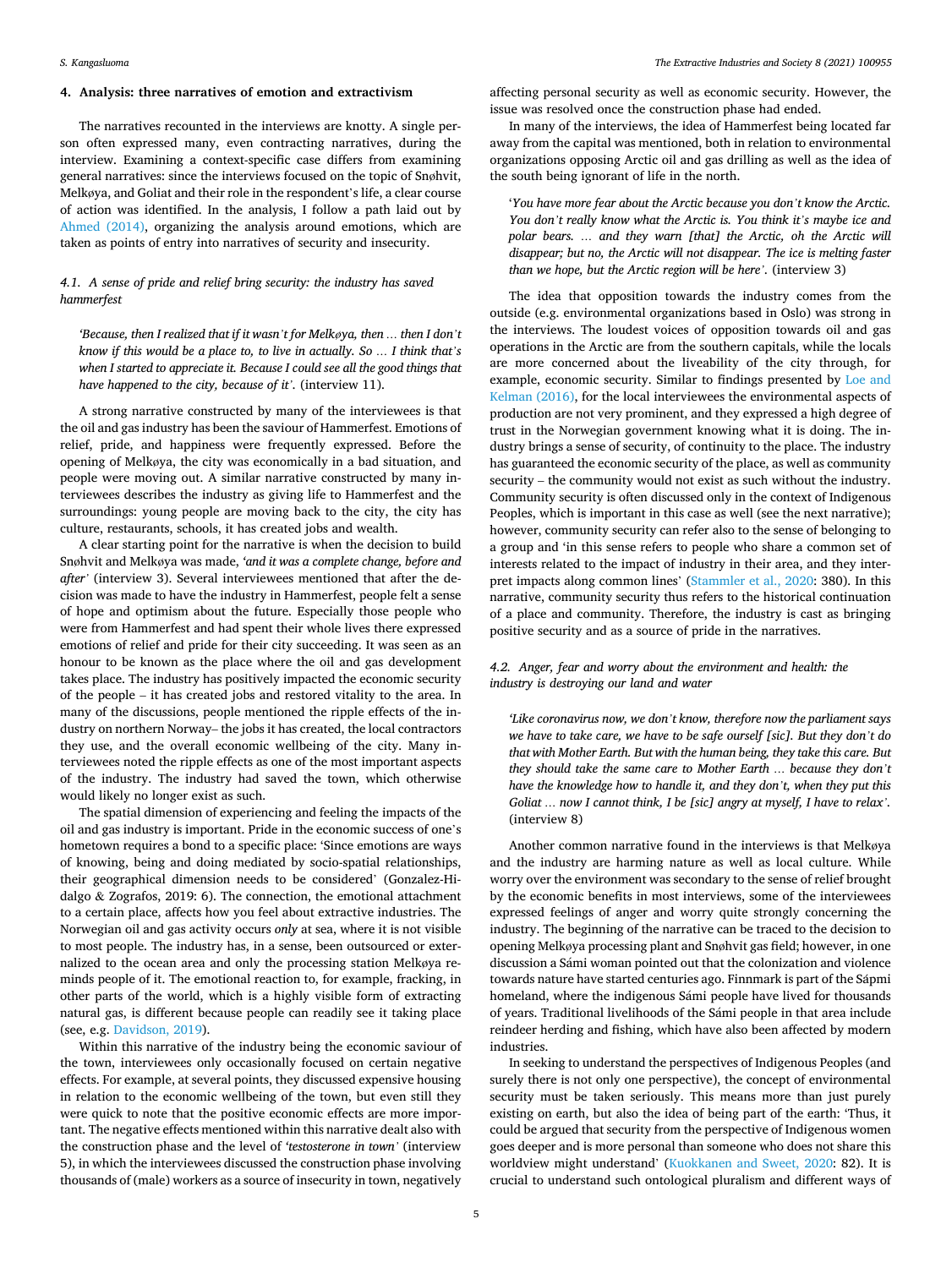#### *S. Kangasluoma*

existing in a world also when accounting for people's experiences with fossil fuel production. For many Indigenous Peoples, the extractivist projects are not only a source of environmental insecurity but also of personal and community insecurity, threatening their traditional way of life.

In this narrative people do not feel that the oil and gas industry belongs there, and it causes them a great deal of anger, fear, and worry. Special attention was raised about health security in relation to the industry. In several of the discussions, people mentioned the Melkøya processing plant as a test case for health: *'we are sort of like test bunnies, and we will know in a couple of years maybe'* (interview 11). The fact that Melkøya has been built so far north and so close to the settlement area, with it being located right next to the city of Hammerfest, came up in many interviews. In several discussions, the issue of *flakking*, flaring, came up. Many of the interviewees mentioned especially the early times, the years after the opening of Melkøya, when their car windows had been covered in ash due to the flaring at Melkøya. Several of the interviewees called Melkøya Mordor, referring to the well-known Lord of The Rings saga because of the flame. Flaring was the one thing that people expressed the most concern about, especially how the refinery station might impact their health. Perhaps surprisingly, the people working at Melkøya also expressed concern over this issue. Melkøya is the first LNG plant built so close to a city in Arctic Norway. Risk is always present when working with and loading hydrocarbons. After conducting the fieldwork presented in this paper, in September 2020 a large accident occurred in the processing plant, causing a large fire in the facilities (Nilsen, 2020).

Emotional attachment to the land was also strongly present in this narrative, especially for people who had lived in the area their whole lives. Emotional attachment to the land works in myriad ways: it causes a sense of pride in the place succeeding economically as well as sorrow at extracting resources from the land or the sea. The narrative shows that people are not ignorant of the effects on the environment, nor of the health impacts associated with oil and gas production. Almost all the interviewees mentioned the important role nature, the sea, and the mountains have in their life. However, several of the negative emotions – worry about fishing and a loss of economic security, worry over health impacts – primarily involve humans. The causal relationship between the oil and gas industry and global climate change was acknowledged but not discussed in most of the interviews. Similar to the information provided in Equinor's media material (Kangasluoma, 2020), several interviewees working in the industry mentioned the low-emission *production* of oil and gas, while they did not discuss the emissions of the end product. Whereas within climate denial the entire phenomenon is refused, here the connection between fossil fuels and climate change is simply not discussed. The reactions to climate change and responses such as powerlessness, ignorance or rejection, can help to approach the troubling recognition (Stoknes, 2014).

The narrative of the industry not belonging to the area is a strong point of focus in some of the interviews, while others acknowledge the personal economic benefits: *'I don't like it, but I benefit from it'* (interview 7). This illustrates the long tentacles of global capitalism and the fossil fuel industry and raises a question about the extent to which people have a free choice related to Arctic oil and gas operations since the communities are so tied to the global fossil fuel industry. Arctic oil and gas operations 'place communities in a situation where they have to balance economic security concerns with environmental security concerns', write Sam-Aggrey and Lanteigne (2020: 105). 'In certain cases', they continue, 'people have to prioritize one type of security over another based on their socioeconomic circumstances' (2020:105).

*'So, it's a concern for me as a citizen in Hammerfest that Hammerfest kommune [municipality] and the politicians locally are expecting that this* 

*income they get from the oil and gas industry will increase or be at the same level. And meaning that, in the future, I have a concern that Hammerfest are [sic] not prepared for the bad days that will come in the future, because there's no industry, there's no activity that can replace the oil and gas industry in this region.'* (interview 12)

A concern many people shared had to do with the one-sidedness of the area's livelihood options. Almost everyone, including people working in the petroleum sector, raised the topic of the town being too dependant on the oil and gas industry. In this narrative, both the spatial and temporal nature of the perceived securities and insecurities was present. While interviewees focused some attention on concerns about the future after the fields near Hammerfest no longer produce oil or gas, they remained silent regarding the inevitable shift to a low-carbon future. The only future that is possible to imagine is one dominated by the social and material landscapes of oil, carbonscapes (Haarstad and Wanvik, 2017). The mentality of being an oil-producing nation is deeply embedded in the minds of many Norwegians, even though the industry is relatively young. The Norwegian 'oil ontology' is strongly present, ensuring a sense of ontological security for the nation (Dale and Kristoffersen, 2018: 248–249). The interviewees raised concerns about the future (of Hammerfest): When the industry finally shuts down, when the resources are depleted, what will happen to Hammerfest? This concern was evident also in the way they discussed the industry, or else chose not to discuss it. Only a few times did an interviewee call attention to the looming shift to a carbon-neutral, post-oil world, even though a number acknowledged the damaging global environmental effects of oil. Instead, the interviewees discussed the lifespan of the fields close to Hammerfest, which would mean a diminishing role for Hammerfest in the future.

The worry about the future is connected to other livelihoods in the area, such as the tourism and fishing industry, which many felt were being neglected due to the oil and gas boom, risking the area's economic security. In the words of one person: '*It's like the fisherman was here first, but still they had to put their work aside because we have the oil, we have the gas and now we also have the windmills, and we have the salmon farmers'*  (interview 2). Fishing is an integral part of life in the Barents Sea region. In any harbour, no matter how small, a fishing vessel is ready to welcome you aboard. The fishing industry, the traditional economic backbone of the Norwegian coast, is one of the most environmentally dependant industries in the area. The sea has a special role in the lives of the people of Finnmark. It is integral to transportation, food, identity, and the economy. The sea has provided food and economic security for the area for centuries. Only with the arrival of the petroleum industry in the northern areas has the economic focus shifted away from fisheries. However, fishing is still an extremely important livelihood for many in the area, even though the nature of the fishing industry has changed a great deal recently, with boats being ever larger and more commercial and often operated by non-locals. However, some of the fishermen are also working for the oil companies by taking part in oil response exercises: *'we are part of the industry'*, in the words of one interviewee (interview 1). The same person also mentioned feeling a sense of worry and fear over a possible accident: *'Of course, we are scared if it (oil leak) will come out and affect the fish. That's what we live'* (interview 1).

The local fishermen's connection to the sea is important. Being a fisherman, or part of the fishing industry, is strongly a matter of identity. As Nightingale (2013: 2368) succinctly summarizes, 'emotive reactions to the sea are thus important drivers of fishing practices'. A sense of uncertainty was present in the narratives in relation to the oil and gas industry and the future, especially with respect to the fisheries sector. The oil and gas industry has affected the fishing industry in several (unknown) ways. Interviewees especially viewed the early phases of the construction of the oil and gas facilities as problematic:

*'…there is also the negative side of it [oil and gas production], and we also see it in the fishery because, for instance, when there are, seismic…* 

*I: Explorations?*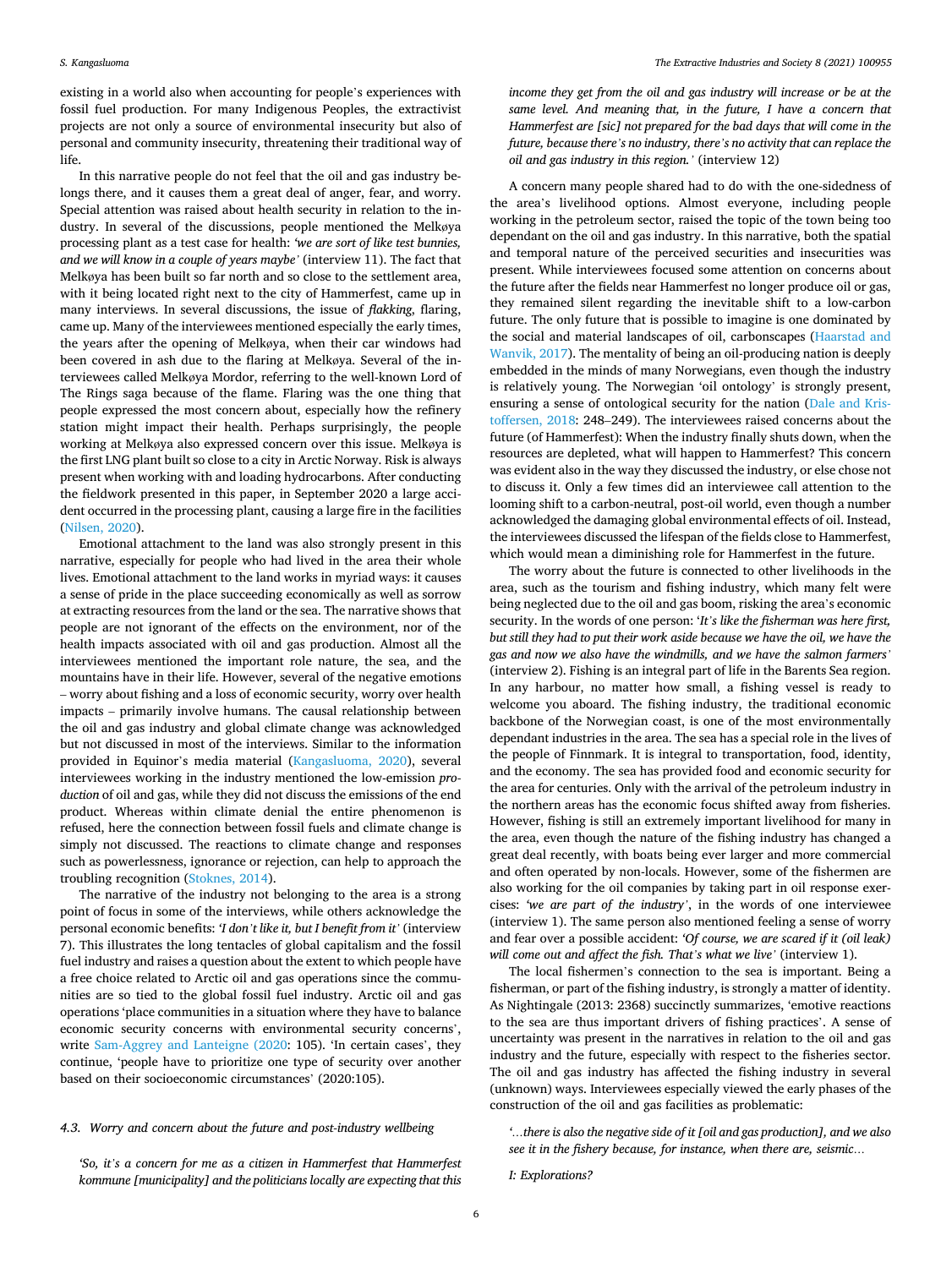#### *S. Kangasluoma*

*R: Yeah, we see that the fish disappear. And it can be a coincidence, but the fishing seasons are not as they used to be. Especially haddock has totally disappeared. (interview 2).* 

Interviewees on several occasions mentioned the disappearance of certain fish stock from the sea after the oil industry had come to the area, but the reason is still unknown. In addition, they viewed the environmental effects of Melkøya as a source of concern for the fisheries. The fishing industry has a strong cultural meaning in Hammerfest: fishing came up in all the interviews as being a fundamental part of Hammerfest and the surroundings. If the fishing industry disappears, it would affect not only food and economic security but also community security, Hammerfest's cultural identity.

#### **5. Concluding thoughts**

When you travel from one harbour to the next in the Barents Sea region, you mainly see birds, fjords, mountains, occasional whales, fish farms, and fishing vessels. A huge tanker carrying LNG or even an oil platform is a curious sight on the open sea. Even though the production of oil and gas only occurs offshore, it still has implications both on the sea and on land, for both humans and non-humans. As this paper has demonstrated, having oil and gas operations close to the area in which people live is not a straightforward issue, one that can be simplified by attaching the label of either opposing it or supporting it. When people craft narratives for their lives, the sense of security or insecurity created by the industry depends on personal experiences, values, and emotions. However, the narratives are also limited by the fossil fuel world we live in.

The article has shown, that emotions matter within Arctic extractivism and its human security implications. The way people define or constrain matters of security varies according to the cultural, political, and societal situation. Human security is *personal security*; it means different things to different people. Making human security meaningful requires that attention should 'be paid to what communities themselves value' (Hoogensen et al., 2009: 2). The narratives presented show that emotions have a role in what people perceive as constituting a threat. As Hutchison (2013: 127) says, 'security is, after all, about what makes one *feel* secure'. The emotions embedded in the narratives varied in their nature and strength, yet each of the narratives was emotionally driven. The article has presented three main narratives. The narrative of the industry bringing economic and community security along with relief and pride was the strongest. Its counter-narrative, in a sense, was the idea that the industry does not belong there, that it brings anger and worry while threatening environmental, personal, community, and health security. The third narrative was concerned with the neglect of other industries, and the worry of town about what will happen after the oil dries up, again affecting their sense of community and economic security.

In many narratives, the industry brings continuity to the community. This highlights the paradoxicality of the issues, as the same natural resource offering continuity and security is finite by nature. Another issue raised has to do with the global climate implications of the production sites, which have been proven to affect the Arctic more severely than other regions, and how they affect one's sense of security. Even as the people acknowledged and expressed concern about global environmental change, the opportunity of having a local production site as well as the jobs and the wealth that it creates overcame immediate concern for the environment. The possible emotive reactions, or the lack of them, are of importance here as well, and the need for a wider academic discussion on it is needed. The dominant place of the fossil fuel industry in the global capitalist system leaves little to no room for people to question the industry that pays the bills.

Despite the vagueness and the ambiguity of the term, or perhaps precisely because of it, the concept of human security does prove to be useful in the context of Arctic extractivism. By focusing on the personal experiences of the hydrocarbon industry and acknowledging the role emotions have within resource extraction, human security has proved to be useful. Furthermore, this paper has argued that adding an emotional component to the concept could be a way forward. Acknowledging, and making emotions visible in security narratives enhances understanding of the subjective experiences of security and the role values play in defining security threats. As emotions are undeniable already present in the everyday lives of all of us, their place should be proclaimed more loudly and not merely silently embedded in academic work on securities, insecurities, and extractivism.

#### **Funding information**

This work was financed by Nordenskiöld Samfundet and Academy of Finland, ERA.Net RUS project number 319078: AUCAM-Opportunities for and challenges to urban development and social cohesion in Russia's Arctic under climate change impacts, 2018–2021.

#### **Interviews cited**

- 1 Fishing industry, Akkarfjord, 14th of March 2020
- 2 Fishing industry, Akkarfjord, 15th of March 2020
- 3 Oil & gas industry (PR) Hammerfest (online), 17th of March 2020
- 4 Oil & gas company (engineer), Hammerfest (online), 18th of March 2020
- 5 Health sector (medical doctor), Hammerfest, 18th of March 2020
- 6 Tourism industry, Hammerfest, 18th of March 2020
- 7 Culture, Hammerfest, 18th of March 2020
- 8 Health sector (midwife), Hammerfest, 19th of March 2020
- 9 Entrepreneur, Hammerfest, 23rd of March 2020
- 10 Oil & gas company (engineer), Hammerfest (online), 24th of March 2020
- 11 Health sector (medical doctor), Hammerfest, 28th of March 2020
- 12 Oil & gas company (PR), Hammerfest (online), 30th of March 2020

#### **Acknowledgements**

I am deeply grateful for Lars and Annie for their hospitality in Hammerfest.

#### **References**

- [Ahmed, S., 2014. The Cultural politics of Emotion, 2nd edition. Edinburgh University](http://refhub.elsevier.com/S2214-790X(21)00117-9/sbref0001) [Press, Edinburgh](http://refhub.elsevier.com/S2214-790X(21)00117-9/sbref0001).
- [AMAP, 2021. Arctic Climate Change Update 2021: Key Trends and Impacts. Summary for](http://refhub.elsevier.com/S2214-790X(21)00117-9/sbref0002)  [Policy-makers. Arctic Monitoring and Assessment Programme \(AMAP\), Oslo](http://refhub.elsevier.com/S2214-790X(21)00117-9/sbref0002).
- [Benjaminsen, T.A., Svarstad, H., 2008. Understanding traditionalist opposition to](http://refhub.elsevier.com/S2214-790X(21)00117-9/sbref0003) [modernization: narrative pro-duction in a norwegian mountain conflict. Geografisk.](http://refhub.elsevier.com/S2214-790X(21)00117-9/sbref0003)  [Annaler, Series B: Hum. Geograph. 90 \(1\), 49](http://refhub.elsevier.com/S2214-790X(21)00117-9/sbref0003)–62.
- [Buijs, A., Lawrence, A., 2013. Emotional conflicts in rational forestry: towards a research](http://refhub.elsevier.com/S2214-790X(21)00117-9/sbref0004)  [agenda for understanding emotions in environmental conflicts. For. Polic. Econ. 33,](http://refhub.elsevier.com/S2214-790X(21)00117-9/sbref0004)  104–[111](http://refhub.elsevier.com/S2214-790X(21)00117-9/sbref0004).
- [Buzan, B., 2004. A reductionist, idealistic notion that adds little analytical value. In:](http://refhub.elsevier.com/S2214-790X(21)00117-9/sbref0005)  [Burgess, P, Owens, T \(Eds.\), A reductionist, idealistic notion that adds little](http://refhub.elsevier.com/S2214-790X(21)00117-9/sbref0005) [analytical value. Hum. Secur.? Comme. 21 Auth., Special Issue Secur. Dialog. 35 \(3\),](http://refhub.elsevier.com/S2214-790X(21)00117-9/sbref0005)  369–[370](http://refhub.elsevier.com/S2214-790X(21)00117-9/sbref0005).
- Caretta, M.A., Zaragocin, S., Turley, B., Orellana, K.T., 2020. Women's organizing against extractivism: towards a decolonial multi-sited analysis. Hum. Geograph. 13 (1), 49–59. [https://doi.org/10.1177/1942778620910898.](https://doi.org/10.1177/1942778620910898)
- Crawford, N.C., 2013. Emotions and international security: cave? Hic Libido. Critic. Studi. Secur. 1 (1), 121–123. <https://doi.org/10.1080/21624887.2013.790218>.
- [Crawford, N.C., 2000. The passion of world politics: propositions on emotion and](http://refhub.elsevier.com/S2214-790X(21)00117-9/sbref0008) [emotional relationships. Int. Secur. 24 \(4\), 116](http://refhub.elsevier.com/S2214-790X(21)00117-9/sbref0008)–156.
- [Czarniawska, B., 2004. Narratives in Social Science Research. SAGE Publications,](http://refhub.elsevier.com/S2214-790X(21)00117-9/sbref0009)  [Thousand Oaks](http://refhub.elsevier.com/S2214-790X(21)00117-9/sbref0009).
- Dale, B., Veland, S., Merrild Hansen, A., 2019. Petroleum as a challenge to arctic societies: ontological security and the oil-driven 'push to the north. Extract. Indust. Societ. 6 (2), 367–377. <https://doi.org/10.1016/j.exis.2018.10.002>.
- Dale, B., Kristoffersen, B., 2018. Post-Petroleum security in a changing arctic: narratives and trajectories towards viable futures. Arct. Rev. Law Politic. 9, 244–261. [https://](https://doi.org/10.23865/arctic.v9.1251)  [doi.org/10.23865/arctic.v9.1251](https://doi.org/10.23865/arctic.v9.1251).